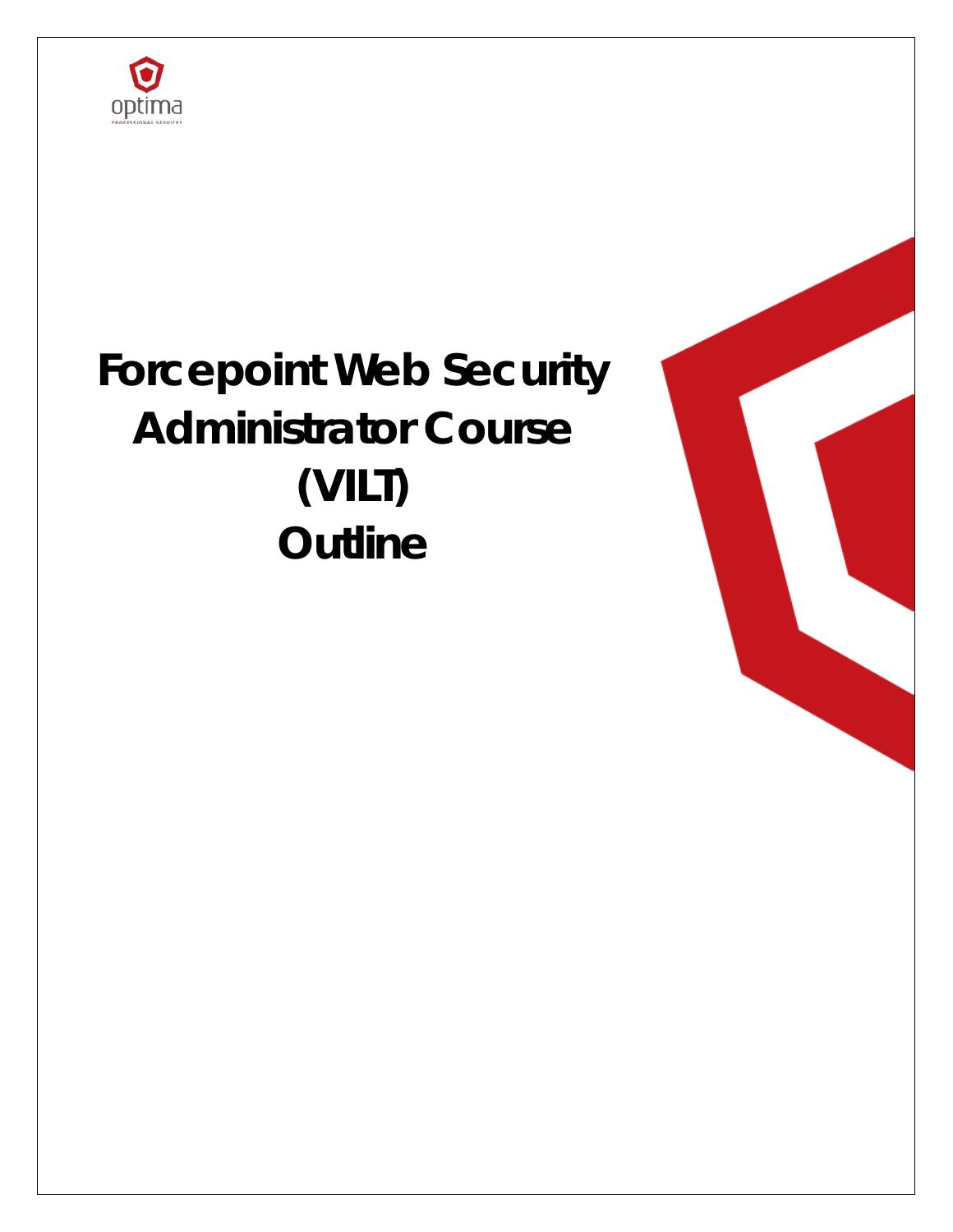

# **Forcepoint Web Security**

# **Administrator Course**

## **Intended audience:**

- End-User/Customers: System administrators, network security administrators, IT staff
- Channel Partners: Sales Engineers, consultants, implementation specialists

| Format       | <b>Duration</b> | <b>Prerequisites</b>                       |           | <b>Certification Requirements</b>   |
|--------------|-----------------|--------------------------------------------|-----------|-------------------------------------|
| Instructor   | 4 Days          | • General understanding of                 | $\bullet$ | Completion<br>all a<br>of<br>course |
| Led-Training |                 | system administration and                  |           | sessions                            |
| (Virtual)    |                 | Internet services                          |           | Configured lab exercises and        |
|              |                 | Basic knowledge of networking<br>$\bullet$ |           | homework assignments                |
|              |                 | and computer security concepts             | $\bullet$ | Certification<br>(multiple<br>exam  |
|              |                 | computer that meets<br>the<br>A            |           | choice)                             |
|              |                 | requirements noted at the end of           |           |                                     |
|              |                 | this document                              |           |                                     |

## **Overview:**

During the four days, students will learn the features, components, and key integrations that enable the Forcepoint Web Security functionalities. The course covers policy creation, incident management, and health assessment of the Forcepoint Web Security system. Students will develop skills in web policy creation, incident management, reporting, system architecture, and maintenance.

## **Course objectives:**

- Identify and retell the Forcepoint Web Security components and architecture
- Diagram common deployment topologies
- Access and use Security Manager, including other available user interfaces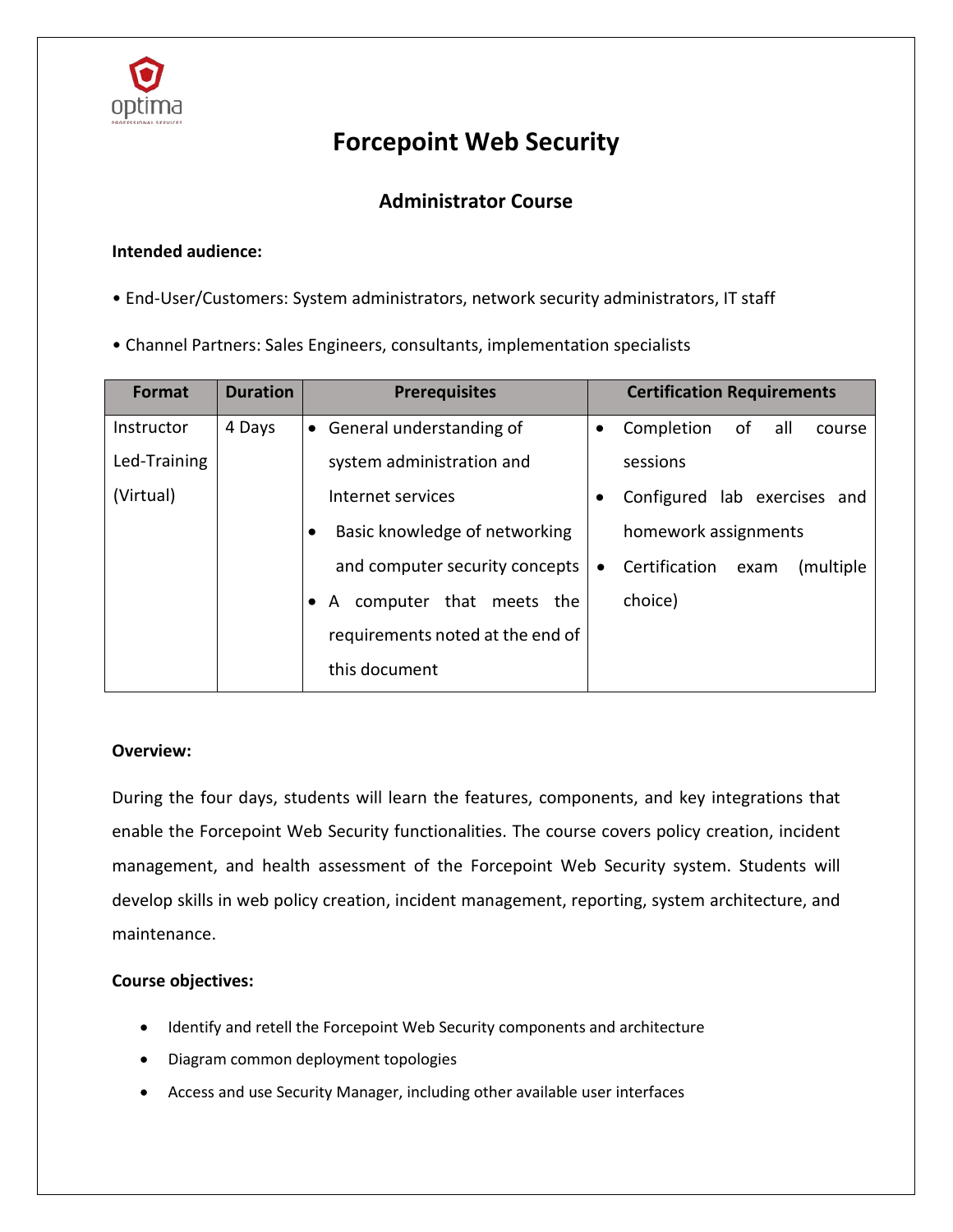

- Execute updates and upgrades on Forcepoint Web Security
- Understand delegated administration
- Create effective web policies
- Understand exception management
- Differentiate various user management methods
- Configure user identification and policy enforcement
- Create notifications and alerts
- Generate various report
- Create various reports
- Define system health alerts and usage monitoring
- Understand system disaster recovery procedures
- Create incident response plans

# **Course Outline:**

| Module 1: Understanding and Getting Started         | <b>Module 2: Policy Enforcement and Filtering</b> |  |  |
|-----------------------------------------------------|---------------------------------------------------|--|--|
| with Web Security                                   | <b>Policy Management</b><br>▶                     |  |  |
| Web Security Overview<br>▶                          | ▶ Advanced Analysis                               |  |  |
| <b>Components and Architecture</b><br>▶             | ▶ Policy Enforcement                              |  |  |
| ▶ Appliance Overview                                |                                                   |  |  |
|                                                     | <b>Module 4: Disaster Response and Recovery</b>   |  |  |
| <b>Module 3: Monitoring Web Security Activities</b> |                                                   |  |  |
| <b>Notifications and Alerts</b>                     | Incident Response<br>▶                            |  |  |
| Reports<br>▶                                        | System Health and Logs<br>$\blacktriangleright$   |  |  |
|                                                     | <b>Updates and Upgrades</b><br>▶                  |  |  |
|                                                     | <b>Disaster Recovery</b><br>▶                     |  |  |